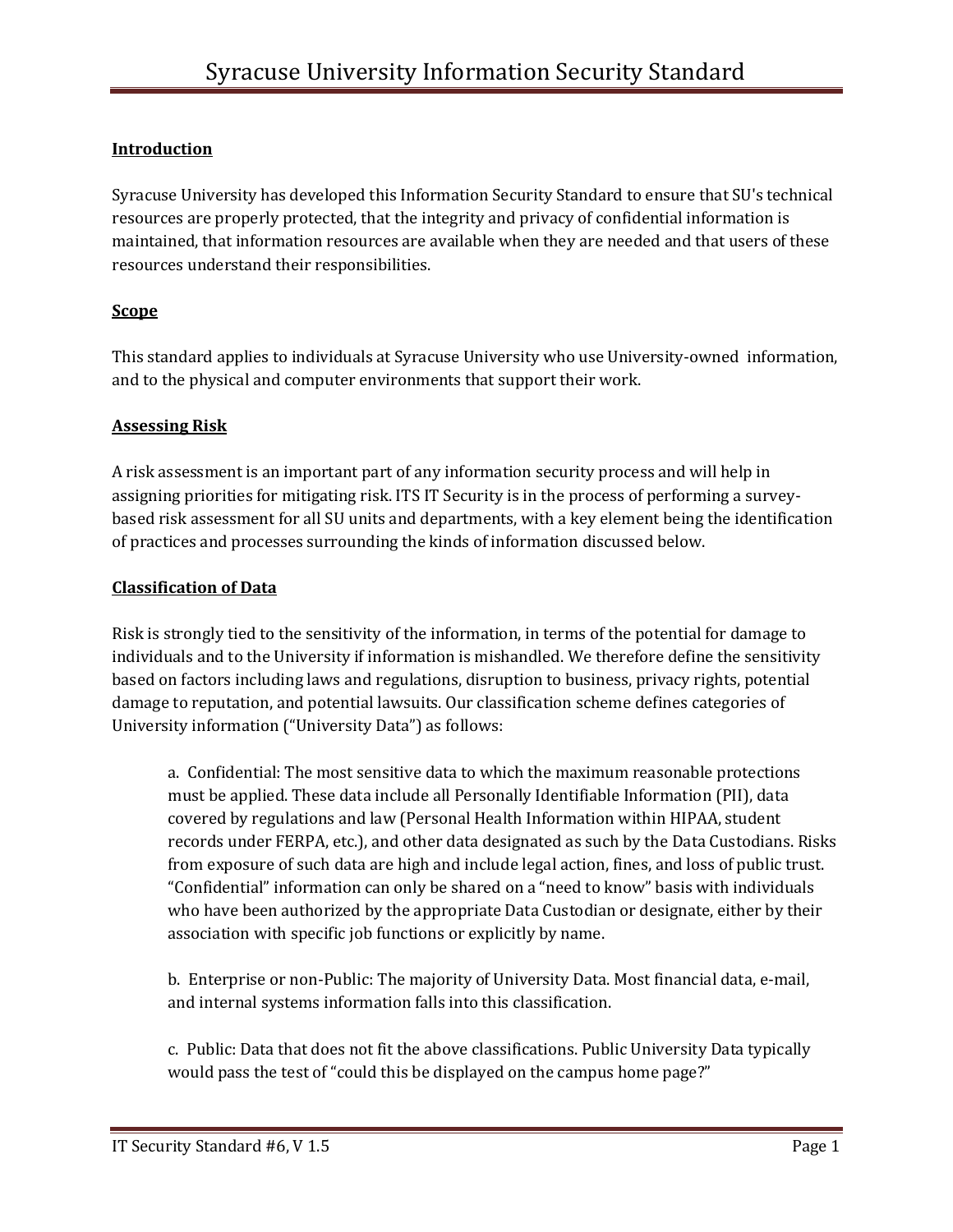Data of higher classification demands a higher degree of protection in all parts of the IT System in which it is stored and accessed. Similarly, Users with access to Confidential must follow more rigorous security procedures and standards, as defined in the remainder of this standard and in other IT Security documents.

# **Compliance Responsibility**

Compliance with Syracuse University IT Policies and Procedures is generally the responsibility of the individual units and departments. However, campus Risk Management, Audit and Management Advisory Services, ITS IT Security, and outside auditors may all investigate reported security problems or perform periodic assessments to verify compliance.

Exposure of Confidential or Enterprise Information

In the event of a breach of these kinds of information, the campus Information Security Officer (ISO) or the CIO must be informed immediately.

# **Questions**

Questions, suggestions, recommendations on SU's Information Security Standard may be directed to the Director of Information Security, Christopher Croad (ccroad@syr.edu) or the Vice President of Information Technology and CIO, Samuel Scozzafava (sjscozza@syr.edu).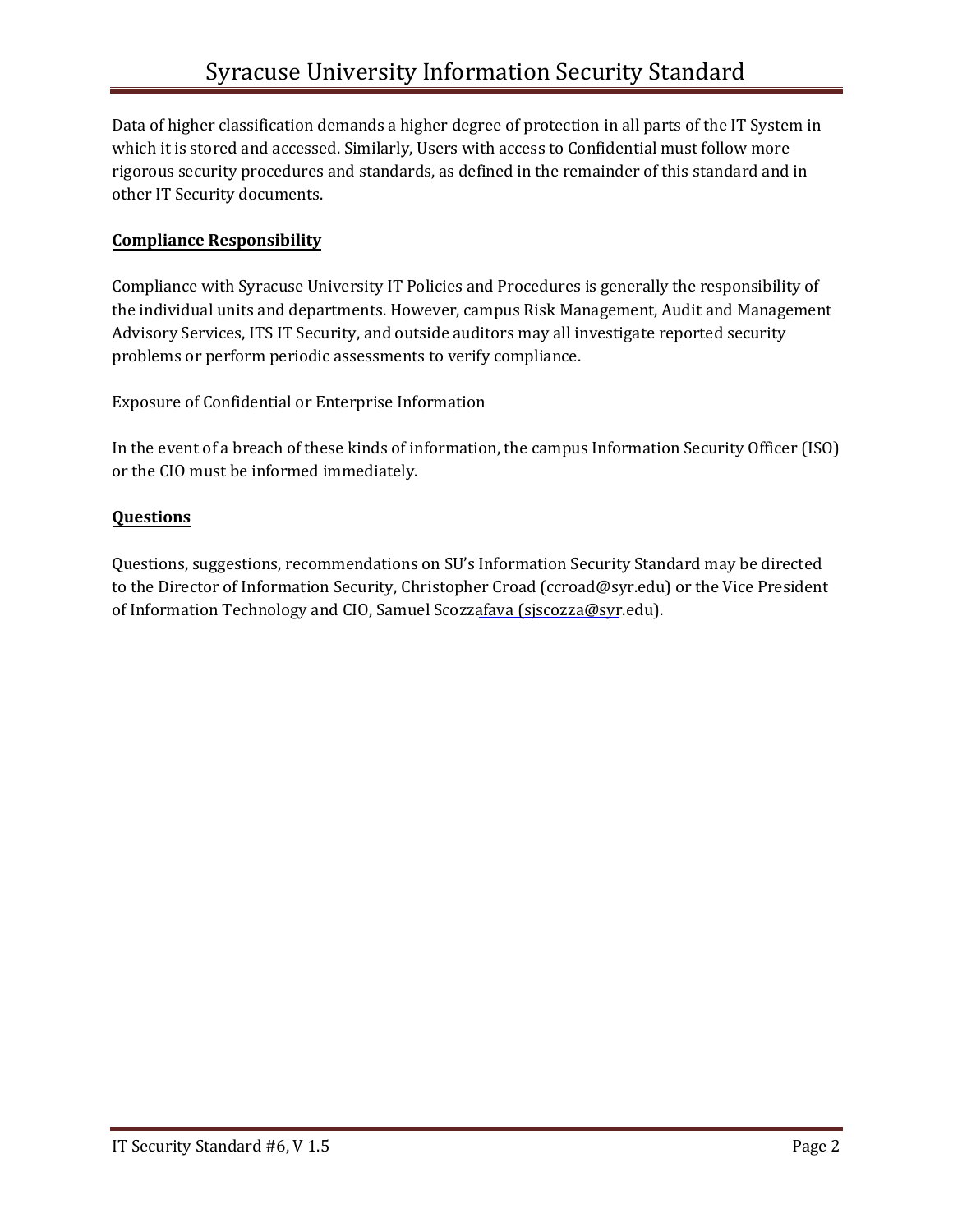### **Information Technology Security Standard for Syracuse University Data**

Security always requires a balancing between maximum protection and maximum access and convenience. In some cases, the attempt to protect every piece of information to the utmost level will make normal business operations impractical, if not impossible. Therefore, there are cases where limited collections of Confidential Data may be manipulated under the security requirements of Enterprise Data. The following table summarizes cases where this is acceptable and cases where it is not

acceptable, but is not exhaustive. Unless noted, we assume that any Confidential Data requires the protections associated with it in the second table below. The normal IT Security Exception Processes may be used to request changes to these special cases.

| Data type    | Triggering Criteria for placing in this classification                               |  |  |
|--------------|--------------------------------------------------------------------------------------|--|--|
| Confidential | HIPAA information within the Covered Entities is always treated as Confidential.     |  |  |
|              | SSN's, credit card numbers, and other data covered by the NY State Disclosure        |  |  |
|              | Laws must always be treated as confidential. Selected collections of student         |  |  |
|              | information, notably class lists and grade lists, may be treated as Enterprise Data. |  |  |
|              | Similarly, employee lists that only include names, units, and SUID's may be          |  |  |
|              | treated as Enterprise Data.                                                          |  |  |
| Enterprise   | Any data defined above as Enterprise, including single instances.                    |  |  |
| Public       | All other data.                                                                      |  |  |

#### **Requirements for data meeting above criteria:**

| Data type    | Location                                                                                                                   | Policy                                                                                                                                                                                                                                                                                                                                                   |
|--------------|----------------------------------------------------------------------------------------------------------------------------|----------------------------------------------------------------------------------------------------------------------------------------------------------------------------------------------------------------------------------------------------------------------------------------------------------------------------------------------------------|
| Confidential | Server                                                                                                                     | Server must be located in the campus data center or other<br>approved data center and must be installed and maintained as<br>prescribed by the ITS Server Security Standard, including<br>meeting all requirements for<br>Confidential Data. Servers must run an ITS-approved operating<br>system that is fully maintainable by the operator.            |
|              | Desktop                                                                                                                    | Desktop computers located in areas open to non-employees and<br>storing Confidential Data must use full<br>disk encryption approved by ITS Security. Desktop PC's must<br>meet all requirements of the ITS Desktop<br>Security Standard.                                                                                                                 |
|              | Laptop or<br>other mobile<br>storage<br>devices<br>associated<br>with laptops<br>and PDA's<br>(CD's, flash<br>drives, disk | Any physical transport of Confidential Data must be minimized<br>and must use controls reviewed and approved by ITS Security,<br>as covered in the ITS Desktop Security Standard. Encryption<br>will be mandatory for all such media and devices. Confidential<br>Data covered by New York State Disclosure laws may not be<br>stored on mobile devices. |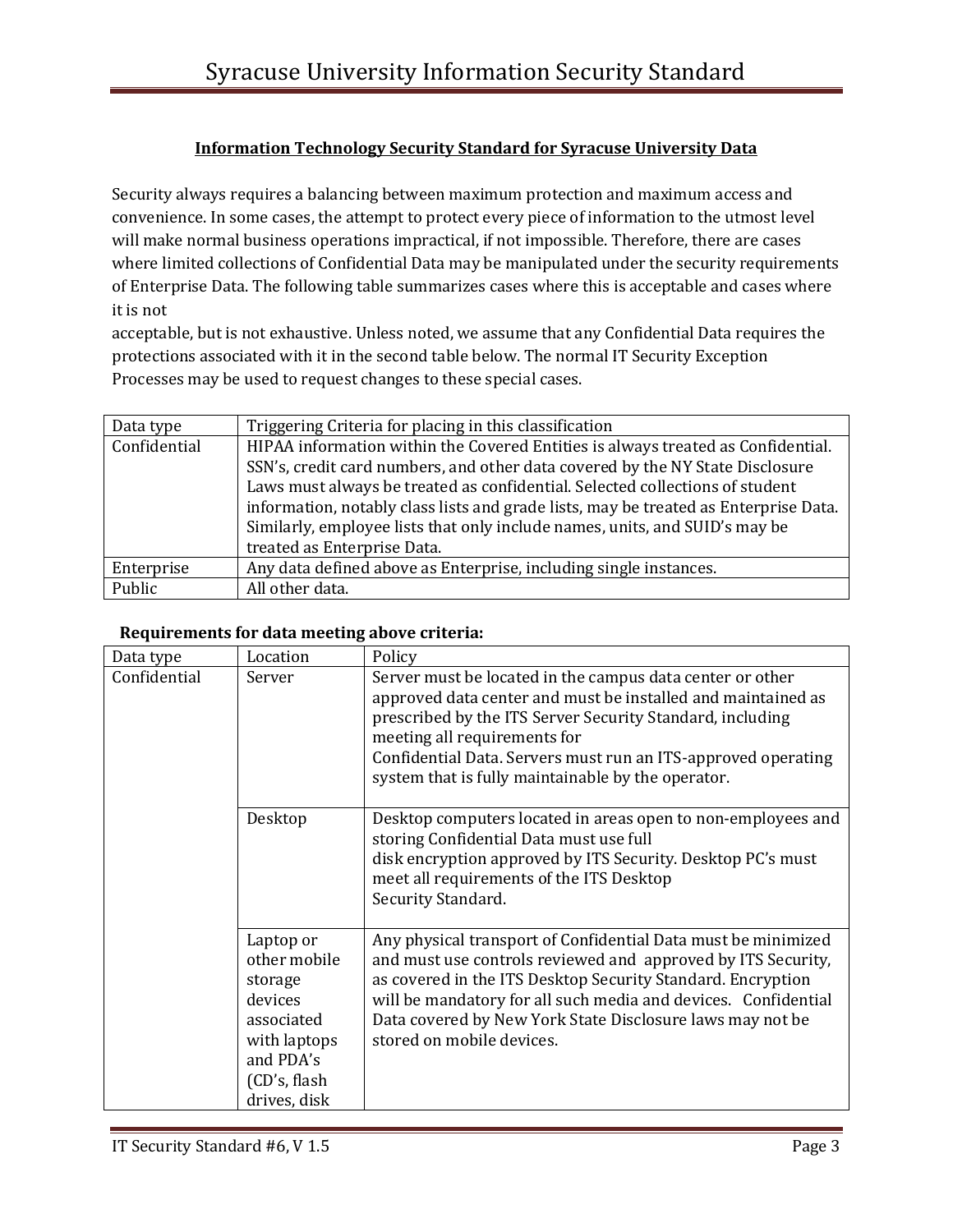|            | images, etc.)  |                                                                  |
|------------|----------------|------------------------------------------------------------------|
|            | Backup media   | Encryption will be mandatory for all such media and devices.     |
|            | associated     |                                                                  |
|            | with servers   |                                                                  |
|            | or created by  |                                                                  |
|            | IT staff to    |                                                                  |
|            | backup         |                                                                  |
|            | departmental   |                                                                  |
|            | systems (CD's, |                                                                  |
|            | flash drives,  |                                                                  |
|            | backup images  |                                                                  |
|            | and tapes,     |                                                                  |
|            | etc.)          |                                                                  |
|            | Network        | All Confidential Data must be encrypted at levels approved by    |
|            |                | ITS Security.                                                    |
|            | Applications   | Commercial software must comply with all relevant state and      |
|            |                | federal laws that pertain to the type of                         |
|            |                | Confidential Data being handled and any contracts must reflect   |
|            |                | these requirements. Any applications developed in-house that     |
|            |                | provide campus-wide or Internet access to Confidential Data      |
|            |                | must be coordinated with ITS Security and are subject to a       |
|            |                | security review.                                                 |
|            |                |                                                                  |
| Enterprise | Server         | Server must be located in a facility with auditable access logs. |
|            |                | Servers must be installed and maintained as prescribed by the    |
|            |                | ITS Server Security Standard for Enterprise Data.                |
|            | Desktop        | Desktop computers must meet the ITS Desktop Security             |
|            |                | Standard.                                                        |
|            | Laptop or      | Any physical transport of Enterprise Data must use controls      |
|            | other mobile   | reviewed and approved by ITS Security, as covered in the ITS     |
|            | storage        | Desktop Security Standard. Encryption will be mandatory for all  |
|            | devices        | such media and devices, except for backup media being handled    |
|            | associated     | as part of standard IT staff-provided backup procedures.         |
|            | with laptops   |                                                                  |
|            | and PDA's      |                                                                  |
|            | (CD's, flash)  |                                                                  |
|            | drives, disk   |                                                                  |
|            | images, etc.)  |                                                                  |
|            | Network        | All Enterprise Data must be encrypted at levels approved by ITS  |
|            |                | Security when transiting insecure network links.                 |
|            | Applications   | Commercial software must comply with all relevant state and      |
|            |                | federal laws than pertain to the type of Enterprise Data being   |
|            |                | handled and any contracts must reflect these requirements.       |
| Public     | Server         | Server must be located in a secured facility. Servers must be    |
|            |                | installed and maintained as prescribed by the ITS Server         |
|            |                | Security Standard.                                               |
|            | Desktop        | Desktop computers must meet the ITS Desktop Security             |
|            |                | Standard.                                                        |
|            | Laptop or      | Laptops must meet ITS Desktop Security Standard                  |